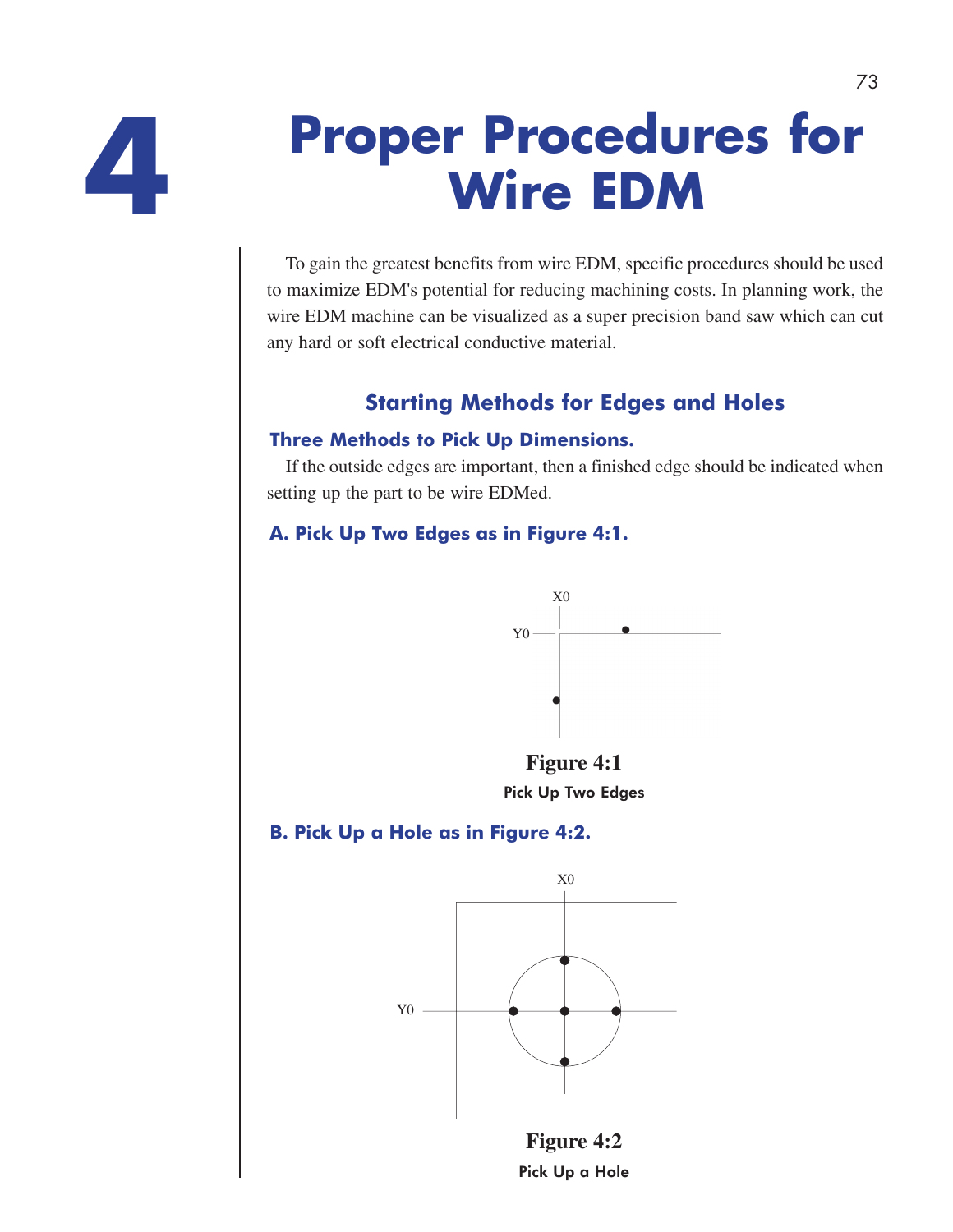#### <sup>74</sup> Complete EDM Handbook Compliments of www.ReliableEDM.com

#### **C. Pick Up an Edge and Holes or Two Holes**

By using an edge and two holes, a part can be EDMed which is much larger than the capacity of the machine. The part is indicated and a hole that has been either machined or EDMed is picked up. Also, two EDMed edges can be used to locate the part after it has been machined. See Figure 4:3.





# **Edge Preparation**

#### **A. Square Edges**

#### **1. Machined or Ground.**

To ensure accuracy, the pick up edges must be square, as shown in Figure 4:4.



**Figure 4:4**  Edges must be square for proper pick up.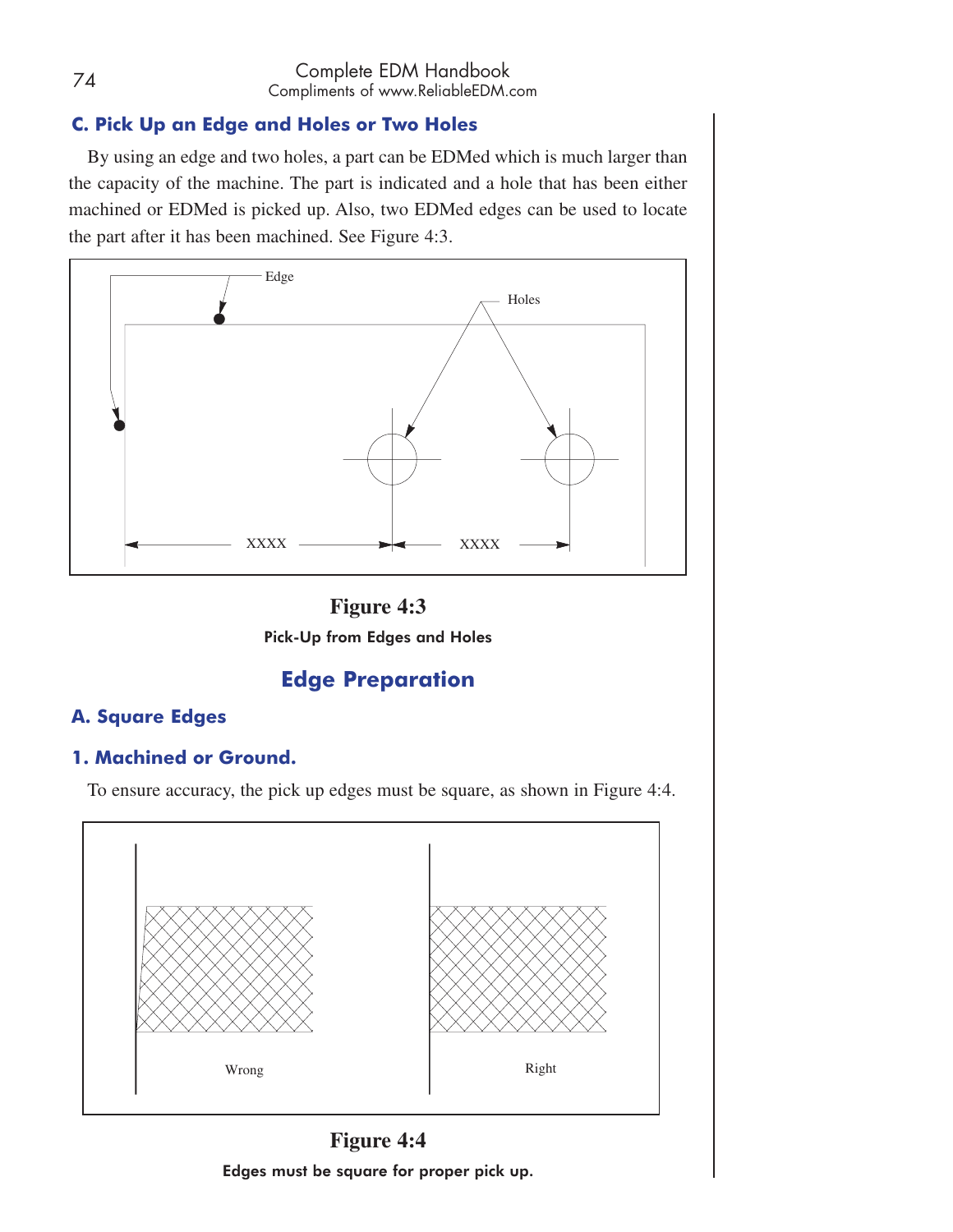#### **2. Unfinished Edges.**

In case workpieces cannot be placed flat on the table, workpieces can be made square to the top surface with sides unfinished by using a special squaring block, as shown in Figure 4:5.



**Figure 4:5** 

Special squaring block can be used to make the wire square to the surface of the material to be cut.

#### **B. Scale**

Since wire EDM is an electrical process, any material that is non-conductive must be removed if it is to be EDMed, or if the area is to be used for picking up. Scale from heat treating is non-conductive. See Figure 4:6.

The heat-treated parts, particularly holes, must be either cleaned of scale or have been vacuum heat treated or wrapped before heat treating. Sand or glass blasting can be used to clean the surfaces where the wire will cut in. However, deep holes are difficult to clean with sand or glass blasting.



**Figure 4:6**  To pick up from holes, the holes must be free of scale.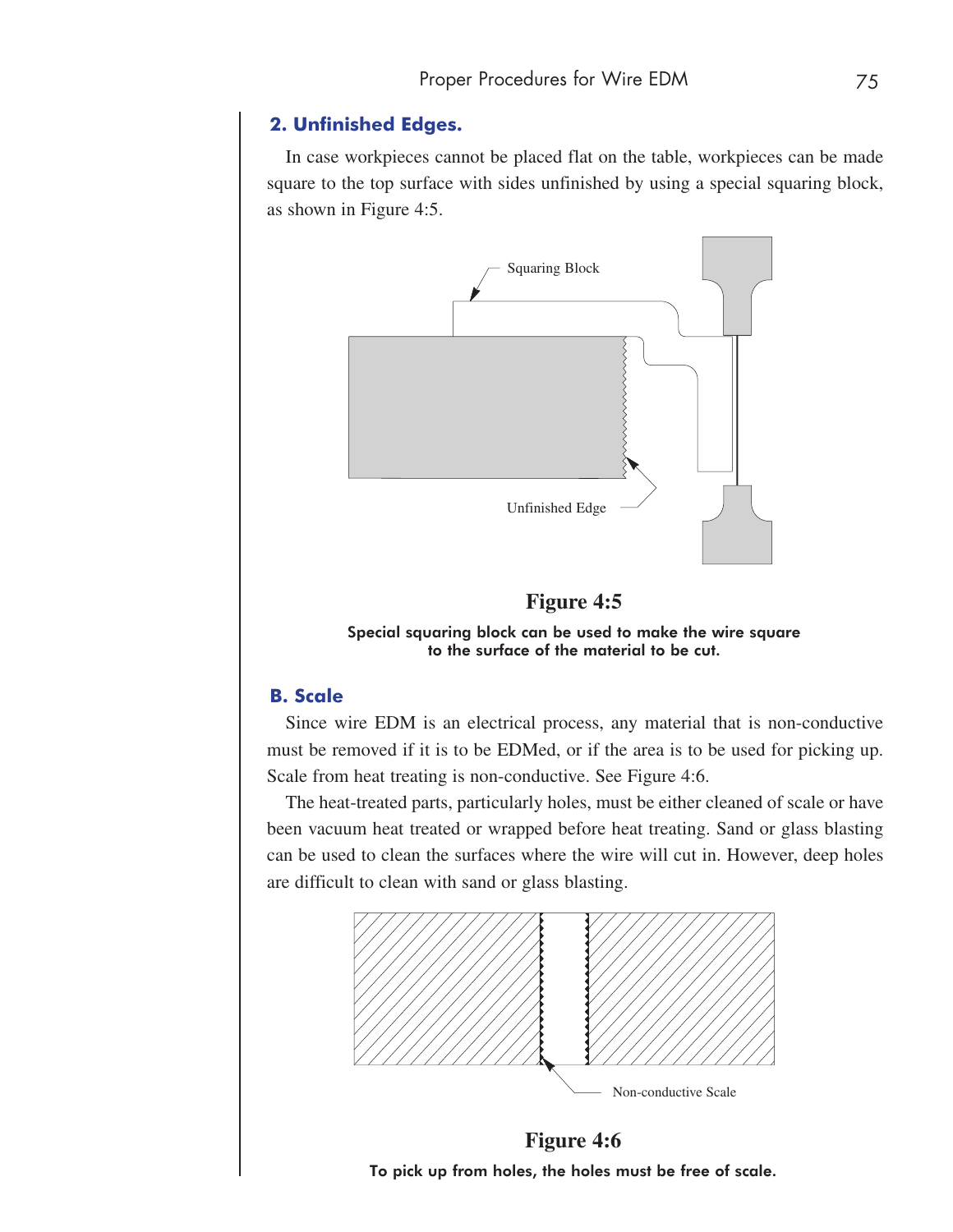#### **C. Pick-Ups**

It is preferred to pick up surfaces without obstructions. If obstructions occur, pick-ups can sometimes be made from a step by means of a gauge block or gauge pin. See Figures 4:7 and 4:8.





Obstruction Pick-Up—A Gauge Block Is Used for Pick-Up.

# **Starter Holes**

#### **A. Automatic Pick-Up**

When locating parts with starter holes, the machine will automatically pick up the center of the hole, as shown in Figure 4:9. Such holes should be free from burrs or scale.



**Figure 4:9**  Wire EDM Machines Automatically Pick Up Hole Center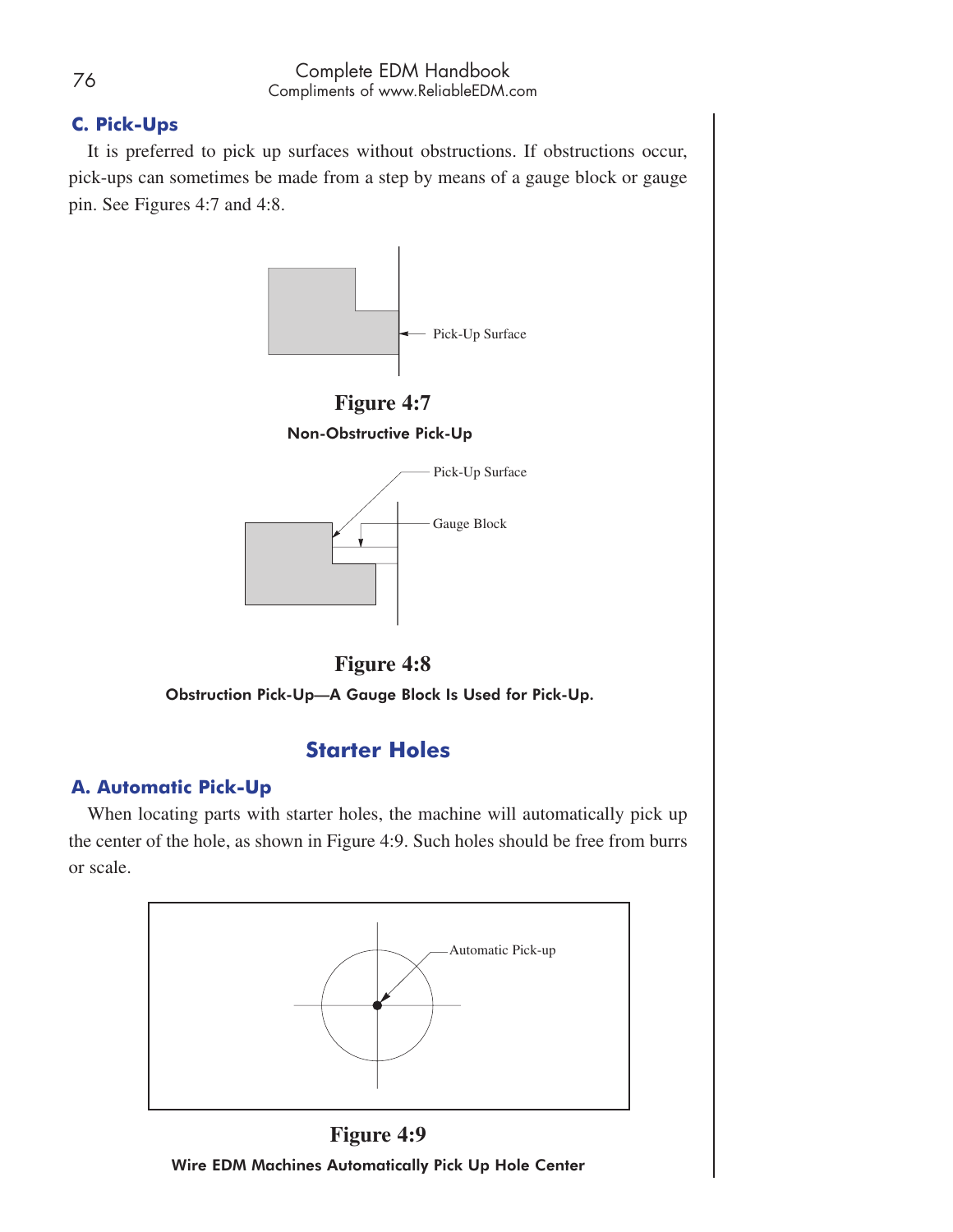#### **B. Unsquare Holes**

If a hole is unsquare, as illustrated in Figure 4:10, the wire will pick up the high points and not the center of the hole.



**Figure 4:10** 

Unsquare Hole Will Produce an Inaccurate Pick-Up

#### **C. Relieved Holes**

A relieved hole, as pictured in Figure 4:11, is the most accurate method to pick up from a hole. Approximately 1/8" (3 mm) to 1/4" (6 mm) of land should be left.



**Figure 4:11**  The Greatest Accuracy Is Obtained with a Relieved Hole

#### **D. Smooth Holes**

A drilled hole may leave ragged edges. The wire will pick up the high points of the ragged edges. To ensure accuracy, a reamed or bored hole is best. See Figure 4:12.

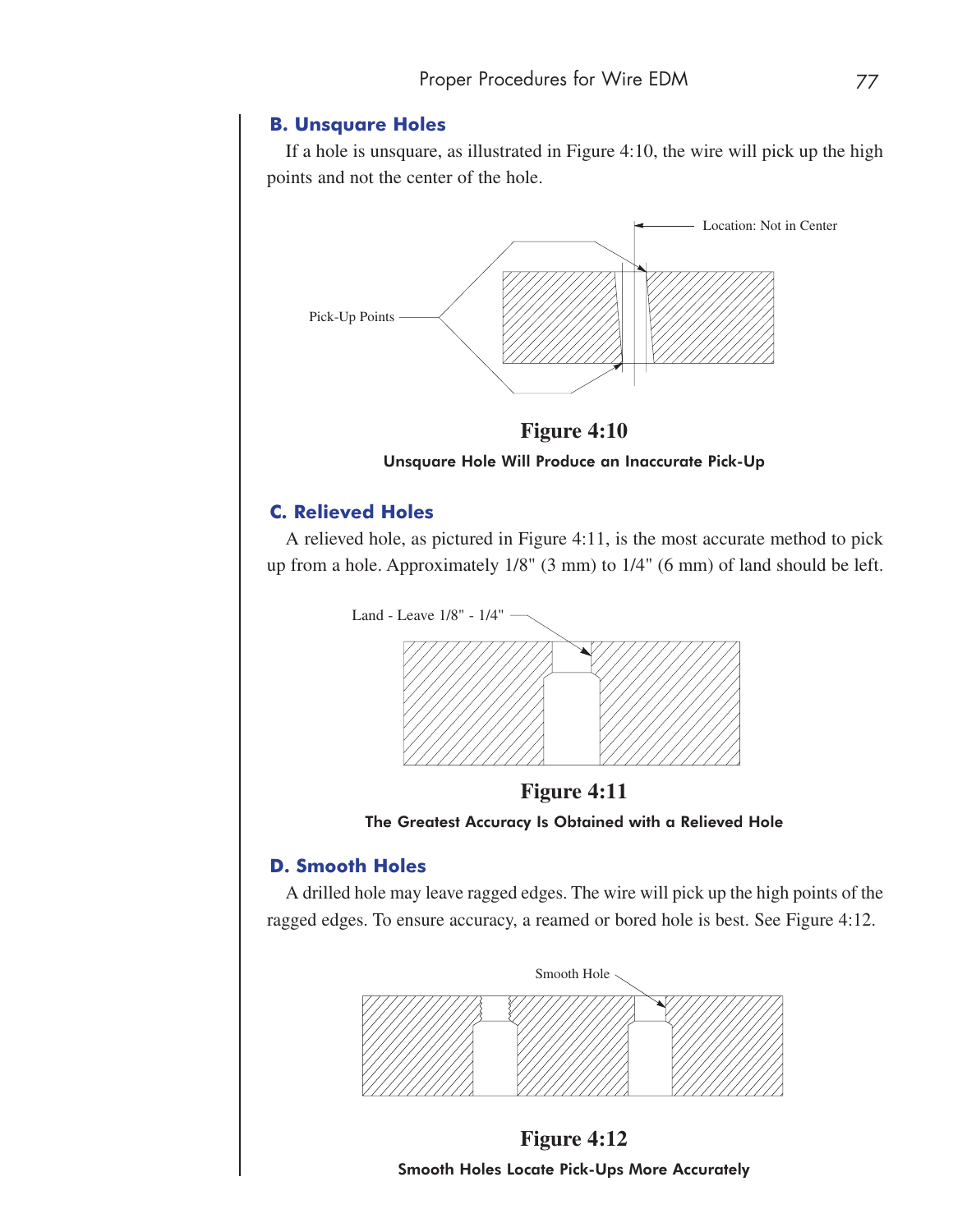#### **E. Placement and Location of Starter Holes**

1. If the part pick-up is in another location, the starter hole requires no precise location.

2. The starter hole should be placed at a straight surface whenever possible, as shown in Figure 4:13. When parts are not skim cut in order to save machining time and costs, usually a slightly raised area appears where the part ends. In such cases, the tip can be removed with a file or stone.



# **Figure 4:13**

#### Proper Placement of Starter Holes

3. On narrow slots, the starter hole should be placed in a corner, as illustrated in Figure 4:14, so that only one slug will be produced when wire EDMed.